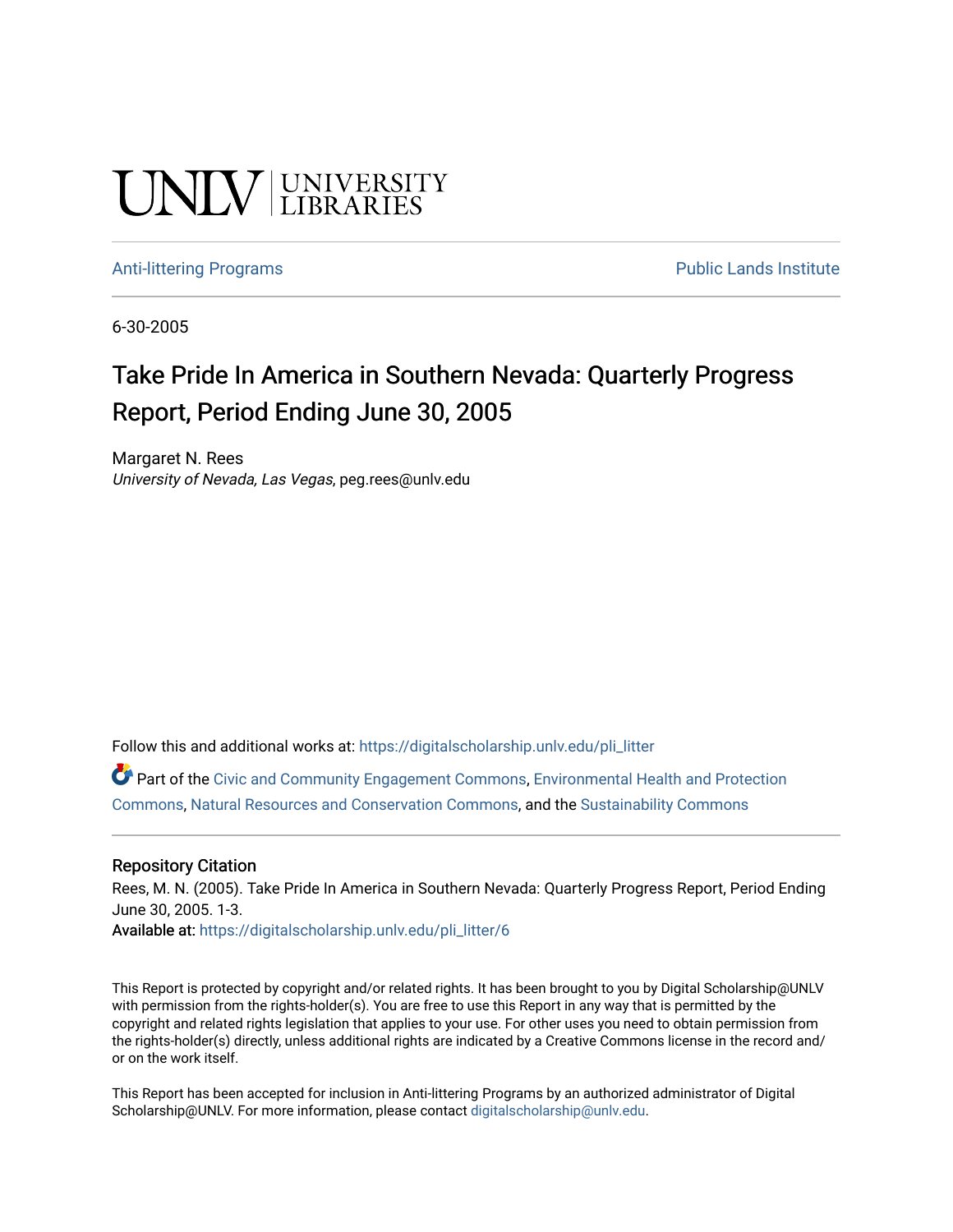

# **QUARTERLY PROGRESS REPORT**

University of Nevada, Las Vegas Period Ending June 30, 2005

# Cooperative Agreement Number FAA010017 Take Pride In America in Southern Nevada

## **Executive Summary**

- Search for project manager commenced in January 2005, with initial review of applications occurring in February 2005
- Comprehensive review of qualified candidates conducted March 2005
- Interviews with four candidates were conducted in early April 2005
- Douglas Joslin, Jr., approved by federal managers in May 2005 and hired as program manager, effective July 11, 2005
- Regional Take Pride in America public service announcements taped May 24, 2005
- Meeting held June 29, 2005, to discuss national and regional roll-out of new Take Pride PSAs

## **Collaboration with Interagency Team**

The team lead of the Interagency Anti-Litter Team, Scott Stevens of the Bureau of Land Management, participated as a member of the university search committee for the project manager position. Although members of the interagency team were invited to participate in the candidate interviews in April 2005, no other members of the team except Scott Stevens were able to attend. However, Conservation Initiatives Program Manager Bobbie Antonich sat in on the interviews and offered feedback on the candidates' strengths and weaknesses.

Effective July 11, 2005, Douglas Joslin, Jr., will assume the position of project manager for the Southern Nevada Take Pride in America program (see attached resume). His hiring was approved by the federal managers in May 2005.

On June 8, 2005, the university held a meeting with the Interagency Anti-Litter Team. Incoming Project Manager Doug Joslin attended and was introduced to the team members. Nancy Flagg, UNLV Public Lands Institute Director, and Bobbie Antonich provided an overview of the Round 4 Take Pride task agreement and reviewed a draft copy of the Round 5 Take Pride task agreement. The team discussed the overarching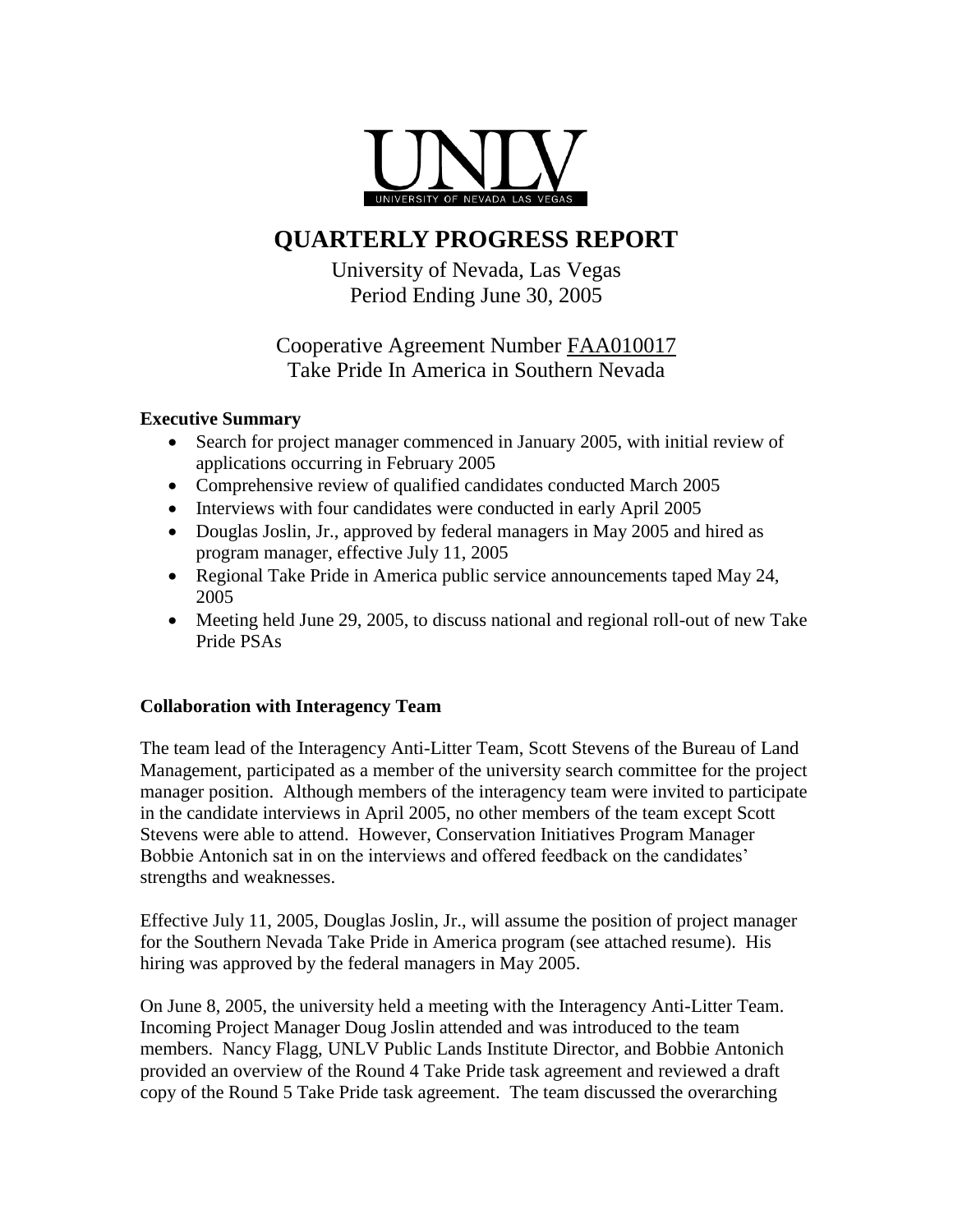goals of the program as well as the specific Round 4 and Round 5 deliverables. As there has been some recent turnover among the interagency team, this meeting provided a good venue for reacquainting the team and the new project manager with the overall intent of the program.

### **Program Development Activities**

In September 2004, well before the Round 4 Take Pride in America task agreement was executed, the university was approached by Derrick Crandall of the American Recreation Coalition about the possibility of providing a portion of UNLV's anticipate SNPLMA Round 4 Take Pride funding for a series of public service announcements starring national Take Pride spokesman Clint Eastwood. At that time, Mr. Crandall was seeking the entire production costs from the SNPLMA project – estimated at \$50,000. In subsequent discussions with Bobbie Antonich, Conservation Initiatives Program Manager, and with Jennifer Haley, Interagency Partnership Liaison, an agreement was reached to provide \$12,500 from the SNPLMA Round 4 project with an equivalent match from the Outside Las Vegas Foundation to total half of the requested funds.

On February 8, 2005, Bobbie Antonich forwarded the terms of the agreement by email to Alan O'Neill of the Outside Las Vegas Foundation, with the stipulation that funding from the SNPLMA Round 4 project could not be forthcoming until the task agreement was signed (which did not occur until April 2005) and that any dollars contributed from SNPLMA had to result in advertising directed toward Southern Nevada – not just the national campaign.

On April 25, 2005, UNLV received word that a firm date for the filming of the PSAs with Clint Eastwood had been set for May 24 in Carmel, California. A conference call was set for May 6, 2004, to discuss the particulars (see attached meeting notes). At that meeting, UNLV was asked to provide 5 broad messaging ideas for the Southern Nevada spots; this information was subsequently emailed to the video producer on May 10, 2005.

A second conference call was held on May 16, 2005, to finalize the details of the video shoot (see attached meeting notes). Both national and regional PSAs will be filmed, and a 3-5 minute video presentation will also be produced. Sponsors will not be noted within the PSAs but will be listed at the end of the video presentation.

On June 23, 2005, Derrick Crandall provided an email update on the project. A total of 19 television PSAs were produced, with sound from these spots to be used for radio PSAs. Print PSAs are also in production. Final editing should be completed by the end of June 2005.

On June 29, 2005, Derrick Crandall and Alan O'Neill met with university representatives and Jennifer Haley to preview the PSAs and to discuss the use and distribution of the regional spots. While the national Take Pride office plans to unveil the PSAs in mid-July, the university and its federal partners plan to target a kick-off of the Southern Nevada campaign for National Public Lands Day in September. This will allow our